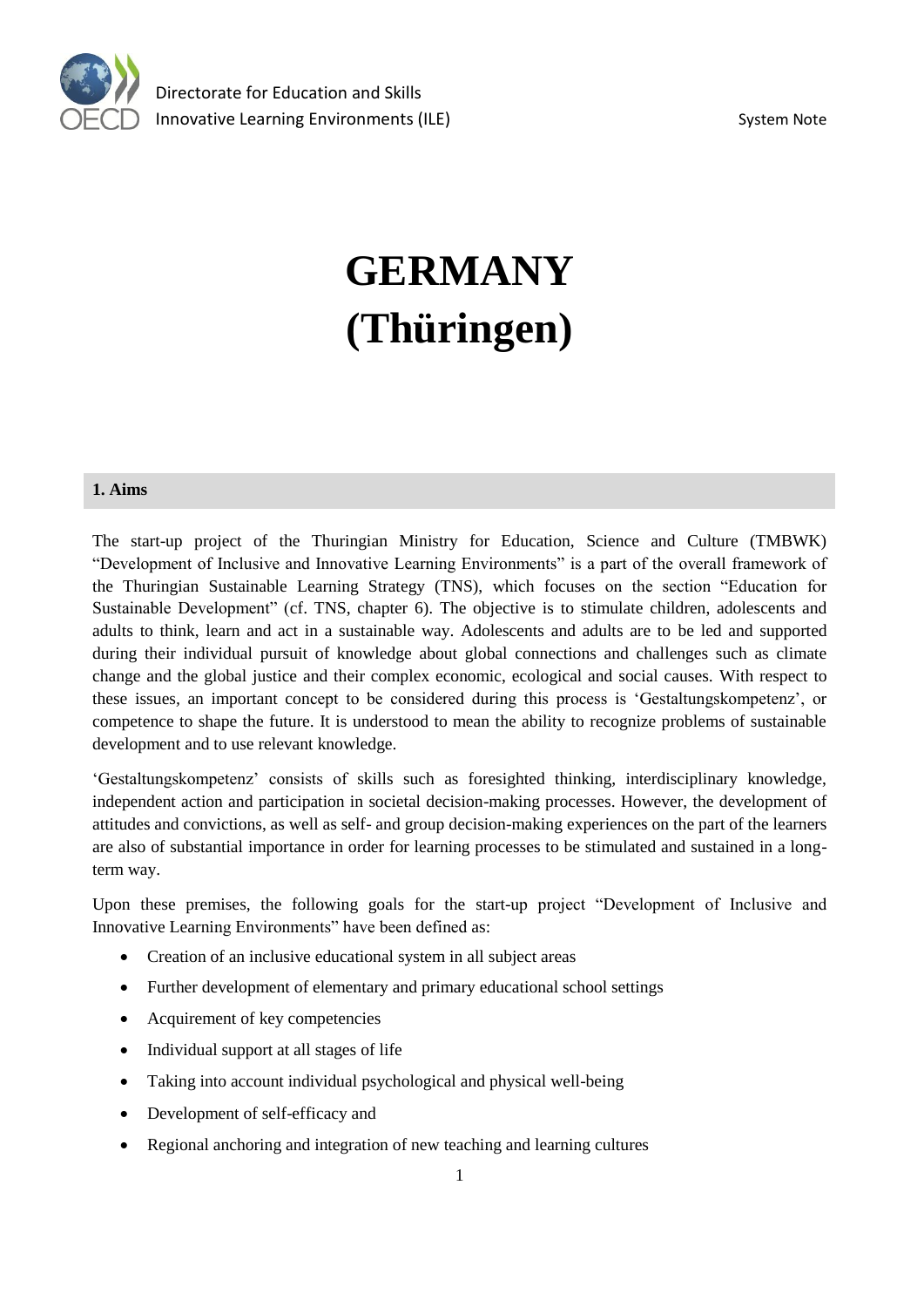

In this regard, the existing learning environments of Thuringian schools, which already manifest a wide array of inclusive and innovative applications, are to be focused upon, and in accordance with the aforementioned objectives, the concrete needs, for each school are to be further developed.

The Thuringian School Law, the Thuringian General School Rules, the National Educational Standards, the Thuringian Teaching Curricula, the Thuringian Education Plan, and the United Nations Disabled Rights Convention form the basis for the further development of Thuringian schools.

Further orientation is provided by the results of the project CERI/ILE (Innovative Learning Environments) of the OECD, during which case studies at three selected Thuringian schools (ImPULS-Schule Schmiedefeld, Lobdeburgschule Jena and Jenaplan-Schule Jena) were successfully performed.

#### **2. Leadership and Partners**

The TMBWK is leading the start-up project "Development of Inclusive and Innovative Learning Environments". Along with scientific support provided by the Friedrich-Schiller-University of Jena as well as involved groups such as the Committee for Sustainable Development, the Committee for Inclusive Education, the Thuringian Ministry for Social Affairs, Family and Health (TMSFG), the Thuringian Ministry for Forest, Environment and Nature (TMLFUN), the Thuringian Institute for Teaching Development, Curriculum Development and Media (ThILLM), the governmental offices for education in Thuringia and the OECD, this start-up project aims to further develop, certify and network already existing learning environments in Thuringian schools and their inclusive and innovative approaches.

## **3. Strategies and activities**

The main area within the start-up project lies in the work of approximately 40 start-up project schools which have been accepted for this program, and on their way toward becoming 'reference schools'. These work with high quality in selected areas of inclusion such as in innovative learning environments, thus being able to provide other schools who visit them with a clear impression about their school practices. These schools are keenly interested in continually improving their quality with regard to their developmental goals. Subsequent to a selection process, these schools will be individually supported by the partners and projects below. Within the framework of scientific support, there will first be a "state evaluation" of the school and the educational work on location. Based on these evaluation results, counselling and further education courses will be designed. For this purpose, school development counsellors will be certified for the work with the 'reference schools'. The entire process will be documented and evaluated. In addition, educational resources will be gathered, which can be further utilized in the area of teachers' training.

The networking of existing and available Thuringian initiatives, projects and developmental areas are, for example: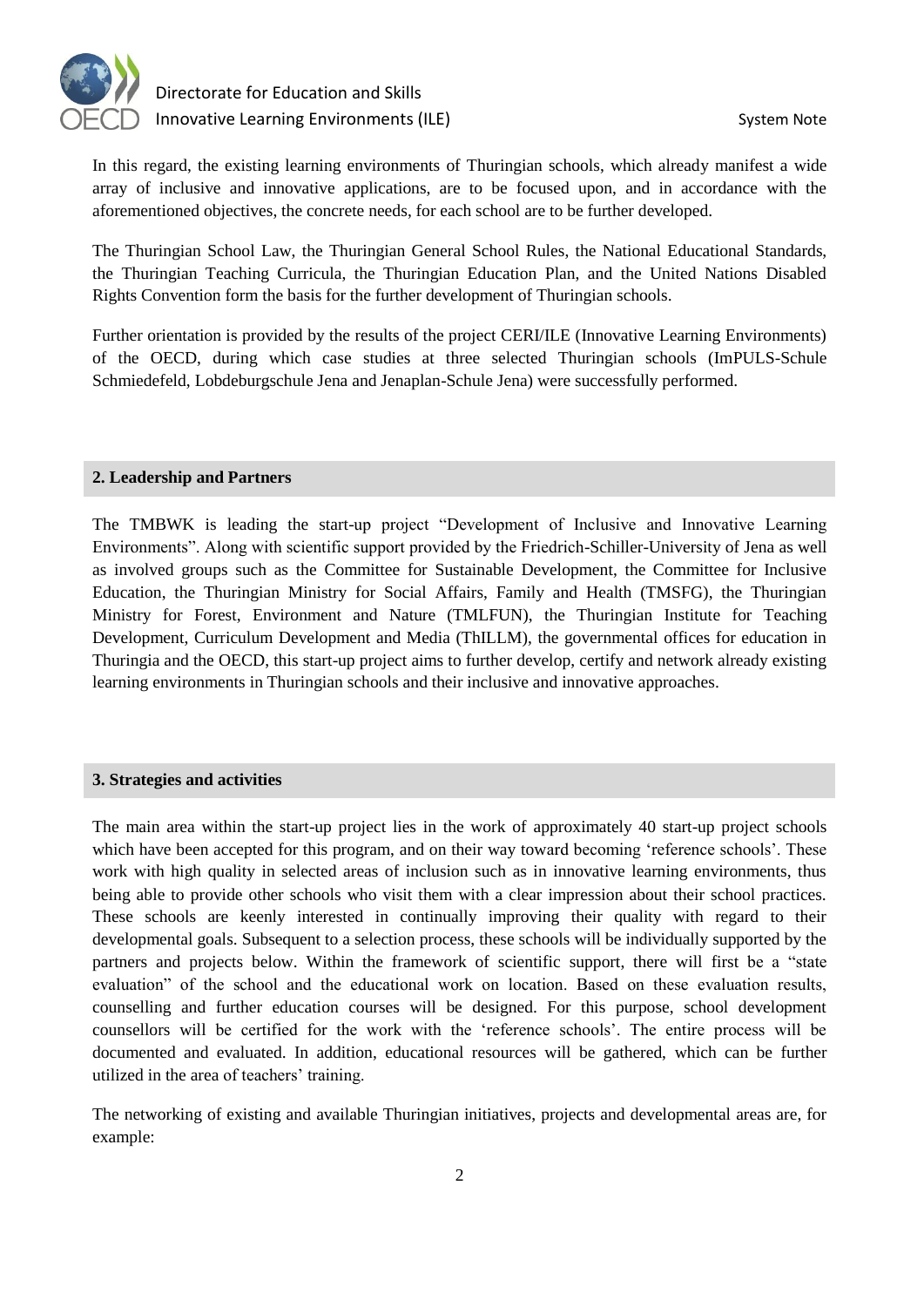

- Nelecom (new learning culture in communities),
- SINUS (program for the further development of teaching mathematics and sciences)
- E.U.LE. (development program for teaching and learning quality),
- DenkBunt German State Program (Thuringian state program for democracy, tolerance and world openness),
- ProLesen (project for the promotion of reading competence),
- Demokratisch Handeln (contest for schools of general learning),
- Buddy-Projekt (motto: Looking after one another. Being there for others. Learning with others.),
- Umweltschule in Europa (students and teachers commit themselves to environmental and sustainability projects at their schools or in their vicinity), and
- SefU (students as teaching experts) should be further expanded with the goal of achieving synergy effects.

#### **4. Context**

The "Education for Sustainability Development" (BNE) in Thuringia represents a main focus within the Thuringian Sustainability Strategy Program. It was developed in 2011 and has been ratified and introduced by the Thuringian government. This was the last step of a multi-year process in which a multitude of actors related to sustainability activities were involved. Since 2009, 14 members from various societal, political and economic areas have been appointed to become part of the Advisory Board for Sustainable Development.

This Board steers the cooperation with the general society and accompanies or counsels the state government on the subject of sustainability. The TMLFUN, together with the TMBWK, is responsible for the coordination with the UN Decade Thuringia.

The Sustainability Centre Thuringia serves to oversee the carrying out of the local agenda and the education regarding sustainable development on location. A BNE– state coordinator from the TMBWK has been working in the area school system since 2008. There are three teachers who are working as trained BNE-multipliers. In order to carry out the Thuringian Sustainability Strategy, six start-up projects in various departments have been approved:

a) Chance-oriented demography management – general local services, (civic participation) (TMBLV),

- b) Sustainable surface politics (TMLFUN),
- c) Sustainable energy supply using renewable energy sources (TMWAT),

#### **d) Development of inclusive and innovative learning environments (TMBWK),**

- e) Promotion of energy efficiency measures in KMU (TMWAT), as well as
- f) Alliance for a sustainable medicinal care (TMSFG).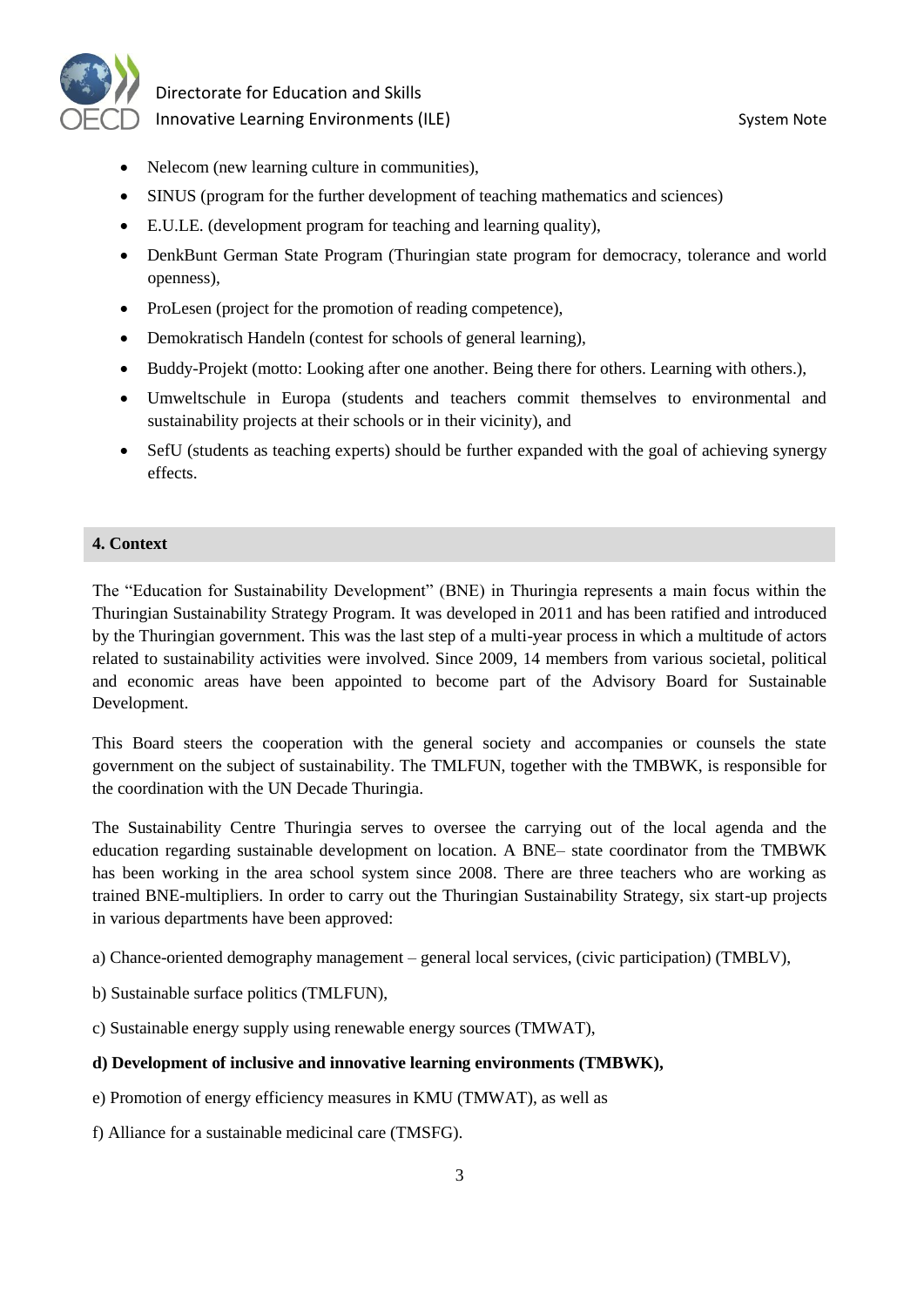

The state legislature passed the Thuringian Sustainability Strategy and approved the start-up projects. It required, through its act passed on February 14, 2012, that the governmental work group and the Advisory Board for Sustainable Development coordinate and oversee the process of carrying out the start-up projects.

## **5. Resources**

Within the framework of Thuringian educational policies, funds for the scientific support from the Friedrich-Schiller-University of Jena, overseen by Prof. Gläser-Zikuda, in the amount of 130,000.00 Euros will be made available by the TMBWK for the implementation of the start-up project "Development of Inclusive and Innovative Learning Environments". Furthermore, schools receive support through the distribution of additional weekly teaching hours and for non-staff costs, for example: material costs, travelling costs and hourly wages for consultants. Finally, the start-up project will be appropriated with 100 weekly teaching hours from the pool of support systems for advisors of school development.

## **6. Development over Time**

## **The time schedule for carrying out the start-up project:** Project phase/step

Phase 1

- Development of quality criteria for innovative and inclusive learning environments,
- Development of criteria for the selection of participating schools for the start-up project,
- Evaluation of the initial situation found at the start-up project schools/reference schools,
- Agreement of implementation measures with the start-up project schools/reference schools, including the administering of advice.

Time frame: mid-2013 until the end of 2014

Phase 2

- Development of advisory and training concepts for the start-up project schools/reference schools,
- Carrying out of network meetings between the start-up project schools/reference schools; conferences or training courses with an extended circle of involved persons.

Time frame: mid-2013 until the end of 2015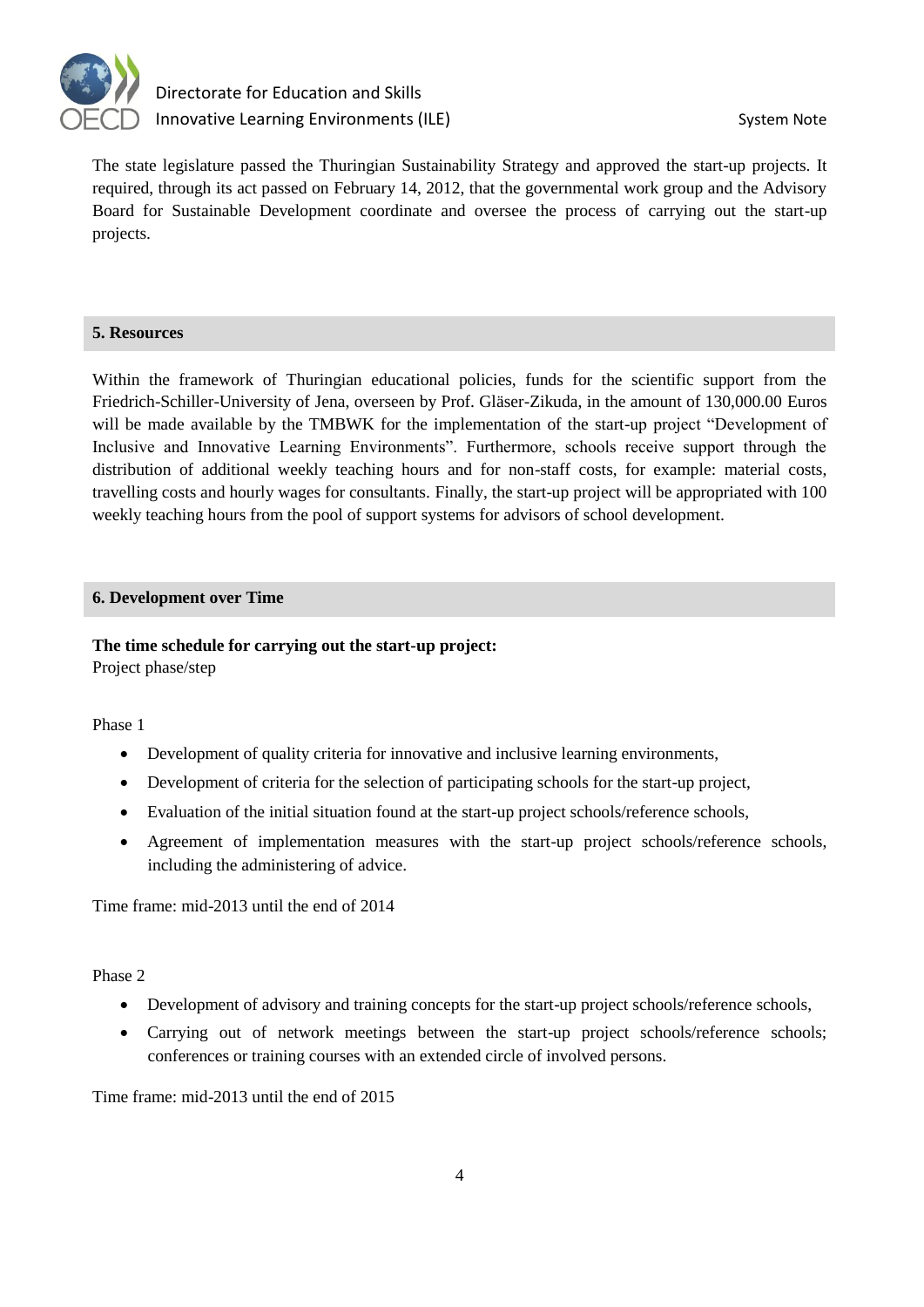

Phase 3

 Carrying out of evaluations and effectiveness measurements of the start-up project schools/reference schools

Time frame: end of 2015 until mid-2016

#### **7. Evidence of effectiveness and efficiency**

A comprehensive scientifically-based counselling and accompaniment depends on an exact determination of the implementation measures, based on the foundation of CERI/ILE case studies, as well as on the planned working processes. First of all, the development of a conceptual framework is necessary within the framework of the first phase of the start-up project. This is due not only to the theoretical foundations of innovative learning environments that must be accounted for, but also for the respective expert discussions with regard to the requirements of inclusive education. For this purpose, the analysis and summarization of national and international literature, as well as the development of a framework model and a criteria matrix for understanding innovative (and inclusive) learning environments, are necessary steps to be carried out. Based on this theoretical-conceptual clarification, the evaluation of the initial situation (quality of learning environments, competency measurements, innovation needs in the opinion of those participating, etc.) is then the next step to be taken. For this purpose, a comprehensive collection of qualitative and quantitative data will be carried out at the start-up schools/reference schools.

A justified selection of Thuringian schools as start-up project schools/reference schools is to be made based on clear criteria (ex. based on school type, reform orientation, participation in previous innovative measures, school size, and regional characteristics, among others). Furthermore, cooperation agreements with these schools are to be made, as well as a systematic custom-made training concept based on the school's needs and those of individual colleagues. Related to this is the documentation of the present pedagogical work situation (the analysis of school programs, evaluation results etc.) of these participating schools with respect to the inclusion concept understanding.

Adequate evaluation procedures in line with mixed method approaches (Gläser-Zikuda et al., 2012), as well as interview procedures are to be developed. The collected data must be evaluated. Based on the decisions made in the first phase, appropriate advisory- and in-service training possibilities will be developed and offered. Counselling for teaching staff, school directors, and further pedagogical experts, as well as for students and parents is planned. Observations in lessons during the implementation of inclusive and innovative learning environment elements serve as part of the process-oriented support function and aims at gaining feedback from colleagues. In this process, the focus will be on the balanced development of school-, lesson- and staff development. Goals, measurements, and progress will be jointly reflected upon and documented during regular progress and development meetings. Furthermore, regular cooperative meetings will take place between reference schools, but also conferences with an extended circle of participants (for example with those participating from the E.U.LE. and SINUS organizations etc.). In addition, the advisors for school development are to be trained so that they can take over the role of facilitators in the third phase of the project. This phase is to be understood as the focal point of the scientific support and covers a total of two years.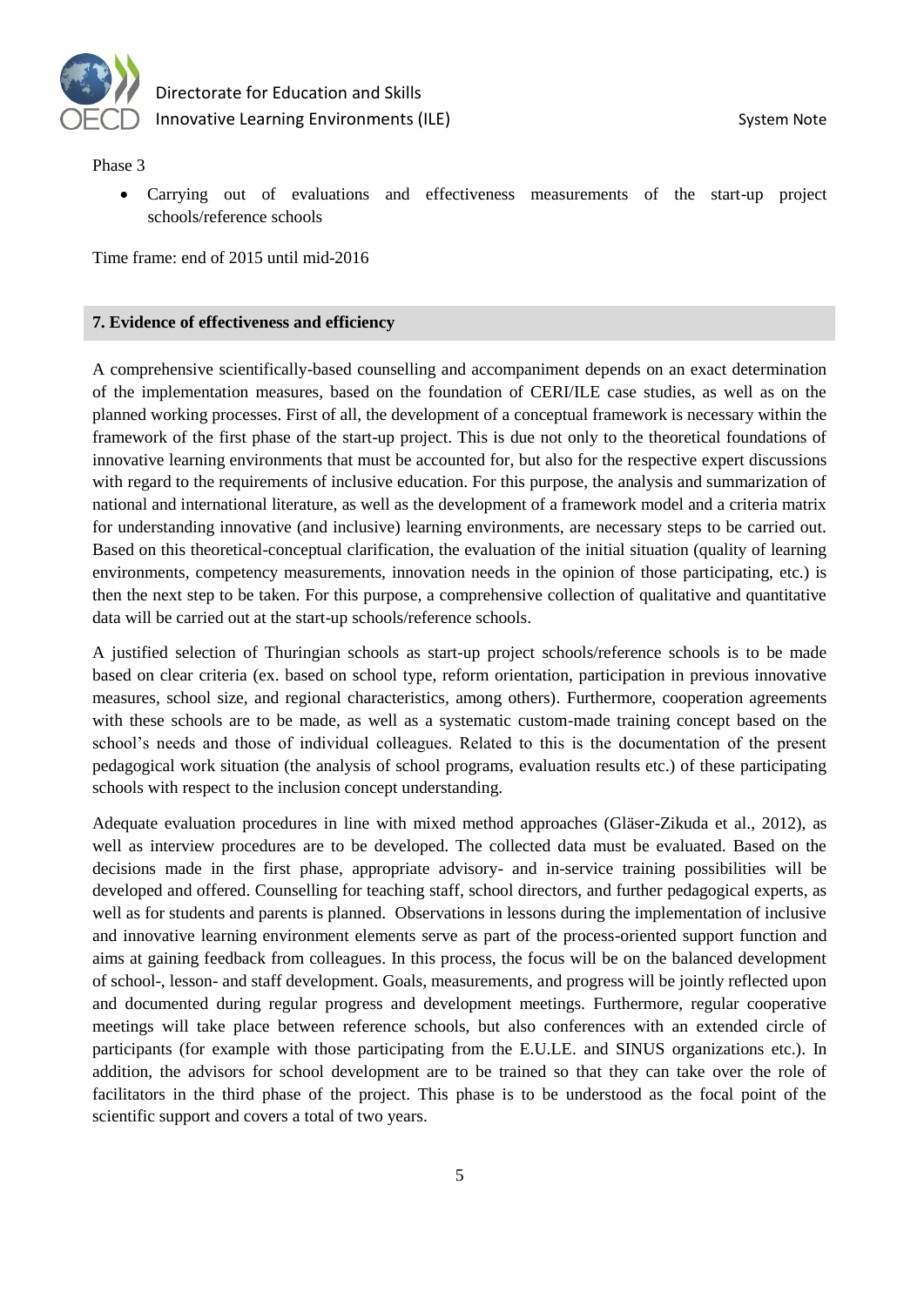

For the planned implementation measures, the theoretical framework concept for an efficiency analysis can be utilized. It is named the so-called Impact of the Professional Development Model (IPROD Model) (cf. Zehetmeier, 2008), developed during the scientific analysis of teacher training principles. The model encompasses, in addition to different levels of efficiency concerning teacher training (knowledge, attitudes and classroom performance), a categorization of characteristic elements found in training measures (such as the learners, teachers, program curriculum and context) and those factors which promote or restrict the appearance of positive effects (see Figure 1) (cf. Zehetmeier, 2008).

## **Figure 1: The simplified IPROD Model**



A selection of promoting factors will be taken into account along with the presented project goals which, within the context of communal network managements can be made fruitful and applied with regard to the effect-promoting design for teacher training concerning the development of innovative learning environments (see also Zehetmeier, 2010):

- *Suitability* means that the in-service training offerings are oriented to the learners' needs (the teachers, school directors and other pedagogical personnel), and allow for participation in the selection opportunities of these offerings.
- *Ownership* means that it is important to involve the learners in the planning and implementation of measures and to support them in their role as facilitators. Research in the field of teacher training has shown that the involvement of teaching staff in innovative processes promotes their willingness to carry them through long-term; hereby the term empowerment can also be used to show learners the possibility that they can influence their own development.
- *Networking* means that the training measures promote cooperation and exchange of ideas within expert groups, stimulating them to form groups called 'learning communities' or 'professional communities'.
- *Reflection* includes discussions and reflections among the learners as well as the evaluation of products (such as lesson plans, lesson videos or student written work). Within this context, written self-observations (daily journal or portfolio; cf. Gläser-Zikuda & Hascher, 2007) or case study documentation could also be used. The reflection concept is with regard to the relationship between theory and practice.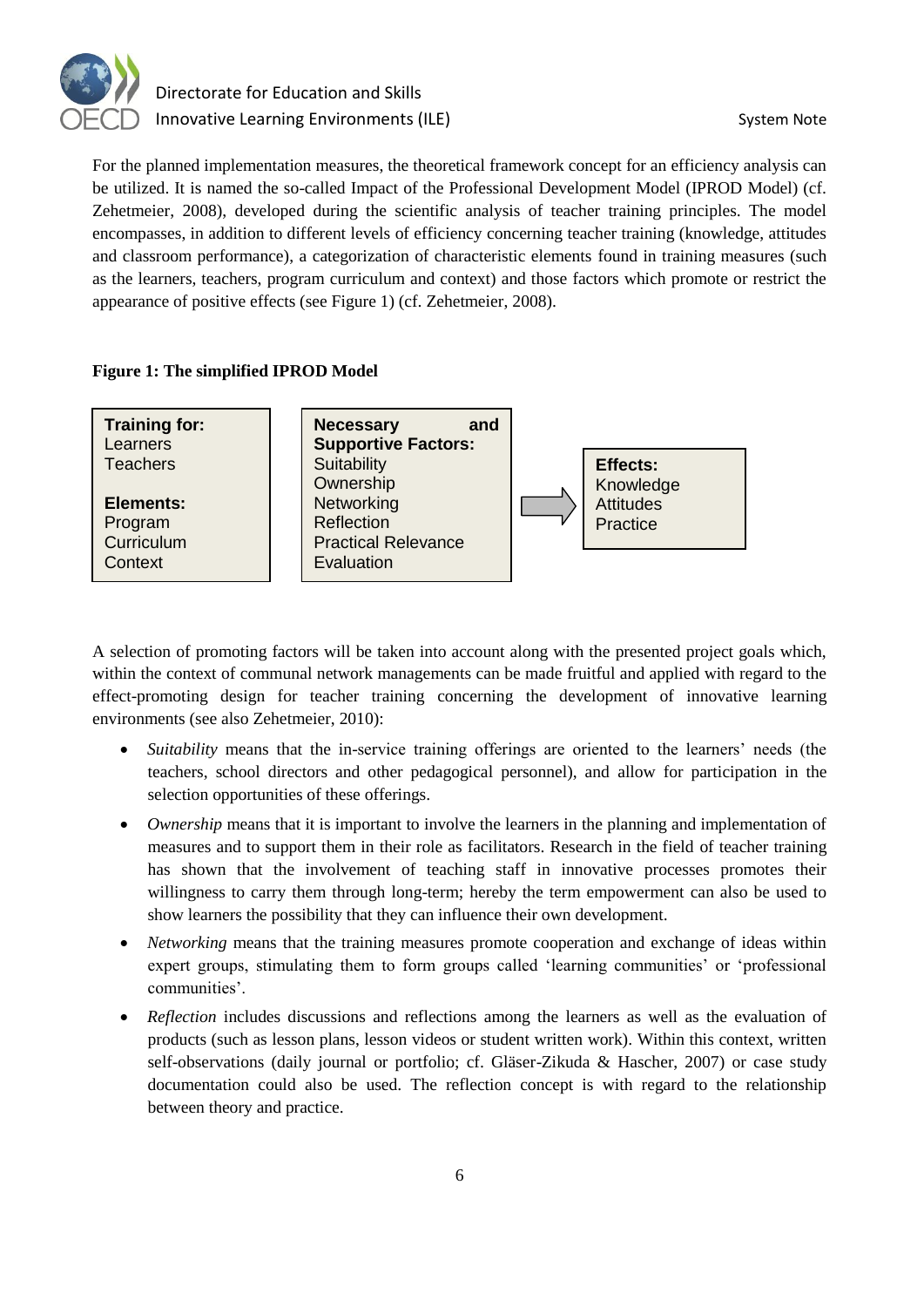

- *Practical relevance* implies the use of practical work phases during the training session in order to obtain possibilities for active learning.
- *Evaluation* means that continual evaluation and feedback measures within the training session programs are to be carried out.

The implementation measures will be developed and carried out focusing on the Thuringian Sustainability Strategy for Inclusive and Innovative Learning Environments.

#### **8. Success Factors**

Thuringia has been the only German state to participate in the CERI/ILE (Innovative Learning Environments) project of the OECD. The results of the case studies have already received very positive and broad responses. This start-up project "Development of Inclusive and innovative Learning Environments" should follow along the lines of the previous work which Prof. Michaela Gläser-Zikuda of the Friedrich-Schiller-University of Jena has successfully performed within the framework of the project CERI/ILE (Innovative Learning Environments) - case studies which involved three chosen Thuringian schools (ImPULS-Schule Schmiedefeld, Jenaplan-Schule Jena, Lobdeburgschule Jena).

#### **9. Tensions and impediments**

The project is currently still in the first phase of the presented time schedule (see Q.6). At the moment, quality criteria for innovative and inclusive learning environments, as well as criteria for the selection of participating schools in the start-up project are being developed. Tensions and hindrances which directly influence the start-up project do not exist at this time.

#### **10. Sources**

Materials for public advertising work are still being designed at this time. Information regarding the projects, initiatives and developmental areas mentioned here can be obtained on the Thuringian School website [\(www.schulportal-thueringen.de\)](http://www.schulportal-thueringen.de/).

References:

- Gläser-Zikuda, M. (2012). *Self-reflecting methods of learning research*. In: N. Seel (Ed.), *Encyclopedia of the Sciences of Learning*. New York: Springer.
- Gläser-Zikuda, M., Seidel, T., Rohlfs, C., Gröschner, A. & Ziegelbauer, S. (Eds.) (2012). *Mixed Methods in der empirischen Bildungsforschung*. Münster: Waxmann.